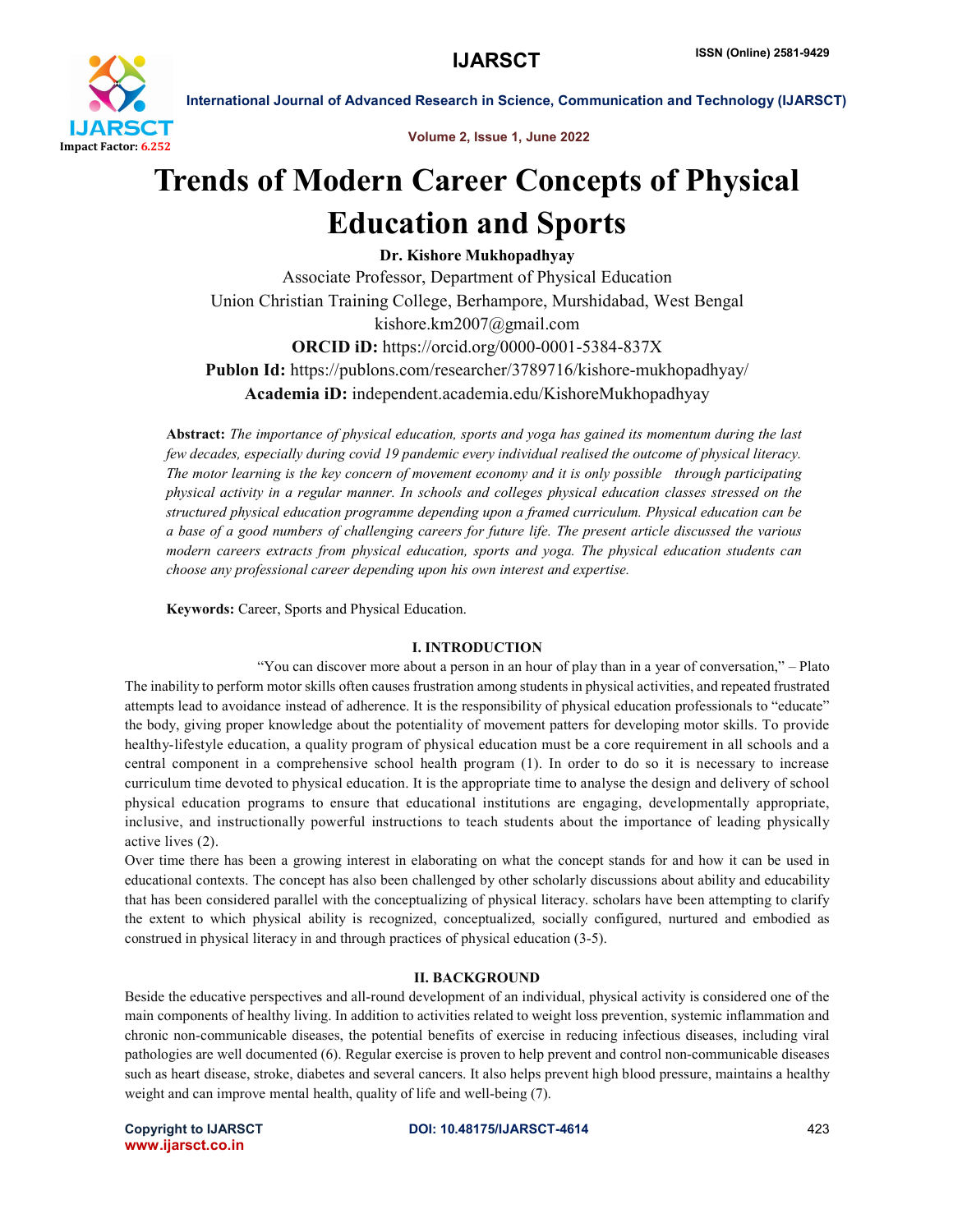

#### Volume 2, Issue 1, June 2022

#### Physiological and Health aspect of P.E:

Obesity and related illnesses are on the rise worldwide (8). Obesity is associated with a number of serious health consequences, including an increased risk of heart disease, type 2 diabetes, certain cancers, and death (9-13). As obesity continues to rise, the prevalence of concomitant diseases including type 2 diabetes and heart disease increases simultaneously (14); overweight people are twice as likely, and sever obese people are ten times more likely to develop heart disease than people who are overweight (15). Heart disease (CVD) is the leading cause of illness and death worldwide (16-17). Regular physical activity is associated with increased health benefits of reducing the progression of obesity, type 2 diabetes, and CVD (18-23). Several randomized clinical trials have shown that lifestyle interventions that include moderate exercise and a healthy diet improve cardiovascular health in vulnerable people (24-25). Exercise training helps to improve health and has been widely reported to prevent and correct chronic conditions (26). Regular exercise training (e.g., swimming) has been reported to improve lung function in the general population (27). Exercise habits, both in their critical nature and in their chronic state, dramatically alter the immune system [26]. Studies show that modification of exercise-related immune response depends on factors such as frequency, intensity, duration and type of effort applied (27).

### Mental Health and P.E:

Research also shows exercise can minimize the symptoms of many existing mental illnesses (28). exercise as part of the treatment for specific mental illnesses. Some of the potential mental health effects of exercise include: Exercise decreases sensitivity to the body's reaction to anxiety (29). Cardio seems to be particularly beneficial for children and adults with attention deficit and hyper activity disorder (30-31). Exercise decreases stress hormones. Exercise decreases stress hormones like cortisol. It also increases endorphins—your body's "feel-good" chemicals—giving your mood a natural boost (32). Exercise can be a good source of social support. The benefits of social support are well-documented, and many physical activities can be social activities as well (33). So, whether you join an exercise class or you play softball in a league, exercising with others can give you a double dose of stress relief.

#### Movement Economy:

The movement economy comprises of time, space and perfection of movement. They make repetitive tasks easier, more efficient and more effective. It is based on biomechanical principles and metabolic responses of our body. Movement economy can only be obtained through participating regular physical activities.

The benefits of movement economy include:

- 1. It grows the ability of group of muscle to exert systematic contraction, relaxation, stabilize and neutralize the motion
- 2. Extended working capacity of muscles.
- 3. Reduces exhaustion or fatigue of a particular group of muscle after repetitive work.
- 4. Decreases time and energy.
- 5. Improve motor skills.

Before describing the economy, it is helpful to first explain the effectiveness of the related term, because some of the revised studies are about economic efficiency and it is easy to define the economy, first describing efficiency. Efficiency, as understood by fitness professionals and sports biomechanists, has a host of explanatory cover issues in detail here. It is advisable to consult a review of the movement efficiency data, previously conducted by Cavanagh and Kram (34-35), for detailed information. It can be expressed as a percentage, depending to the following formula:



The efficiency equation number will be checked first. In doing any automotive work, mechanical work is done to meet the job requirements.

The economy can be defined as the expense of metabolic energy to perform a particular function. It has been shown above that heat capacity can be calculated on the basis of the high volume of oxygen used and the formation of ATPs for food metabolism (36).

www.ijarsct.co.in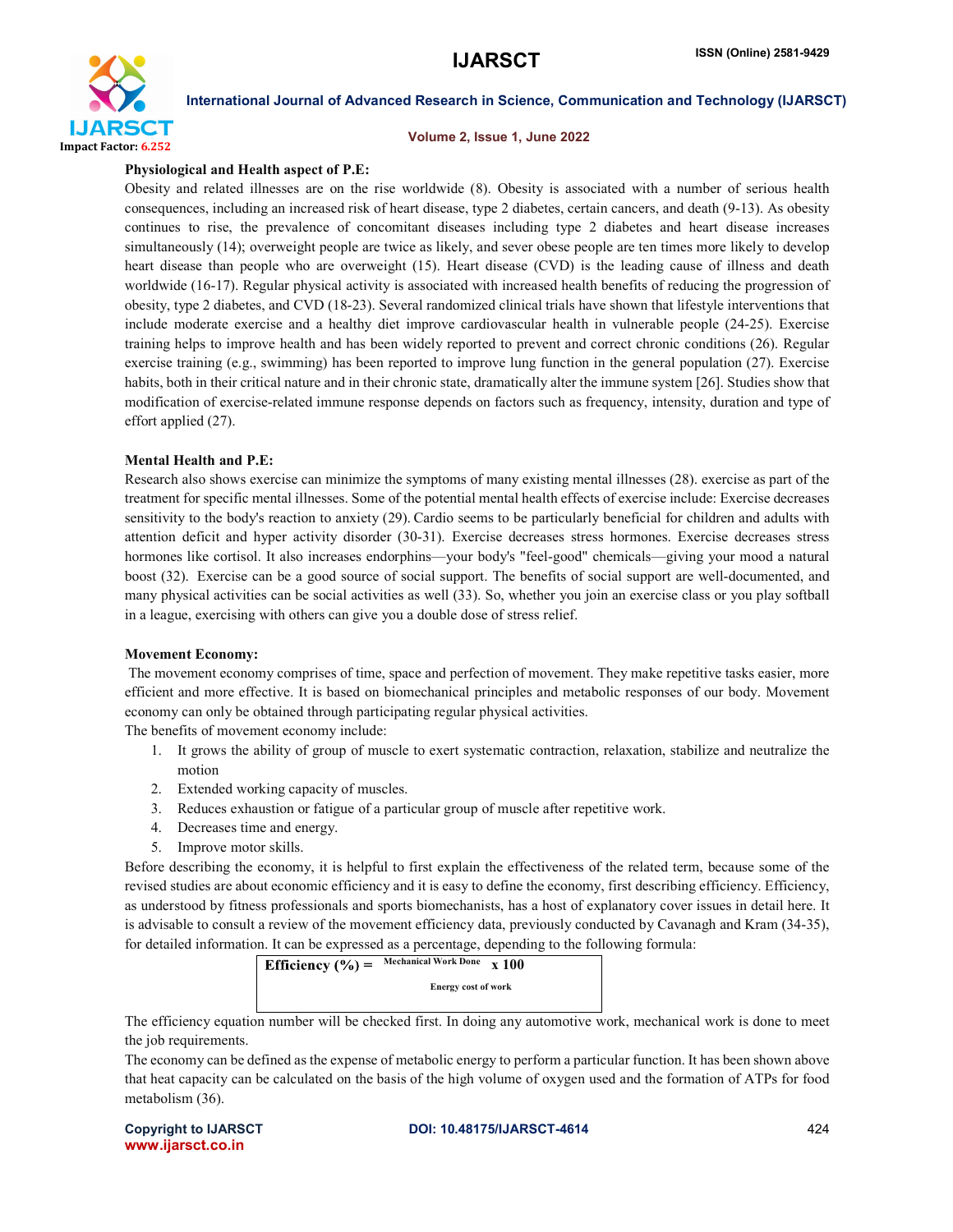

### Volume 2, Issue 1, June 2022

Therefore, it is clearly stated that exercise is a major concern in improving physical activity and mental health, which is a major concern for physical education.

# III. OPPORTUNITY AND CAREER IN PE & SPORTS

Physical activity and exercise can be effective treatment strategies for symptoms of both depression and anxiety, exercise that can bring short and long-term benefits for mood, sleep, and physical health. During the covid 19 pandemic as per the guidelines of WHO, people came to know that physical activity plays a major role for boost up the immunity and optimize our health and vigour. So the importance of physical activity is major area of concern now a days. The concept of fit people and fit nation is a notion of all over the world.

The benefits of physical activity and exercise have been demonstrated across the lifespan. We are meant to move and many of our body's systems work better when we are consistently physically active. We are in an era, where we love sports and realise the importance of sports. Playing sports (game) in schools and colleges level need not be considered just as a hobby. One can build their career in physical education to see various career options in it.

Most Government, public institutions, public and private institutions are appealing to fitness educators to earn better salaries and benefits. Candidates must have specific skills such as mobility, health and fitness, knowledge of a particular field of study in which the individual is concerned, awareness of the overall health and movement environment, motivation for training and teaching skills, translation and analysis thinking, leadership and organizational skills, interpersonal skills, critical thinking.

Physical education being one of the dynamic fields provides numerous opportunities for diverse career options. There are various careers to choose in the field of physical education like being a teacher, coach, sports manager etc. "Education can be described as a planned and programmed process which is applied in order to attain the desired changes in a peer's behaviour. In the general education teaching is defined as a thoughtful, planned and systematic organization of learning. Learning is a process of acquisition of specific knowledge, skills and habits" (37). "Physical education is defined as a process through which an individual obtains optimal physical, mental, and social skills and fitness through physical activity" (38).

### IV. DIMENSIONS OF PE & SPORTS CAREER

Physical education teachers must make sure that students receive a quality physical education experience that results in student learning. To do this, programs must be guided by current research, thinking, and philosophy. One of the unique characteristics of physical education is that it is informed by many other disciplines. The information and curriculum provided in this book are deeply grounded in research from exercise physiology, psychology, motor control, and pedagogy and teaching.



Figure-1, Different Dimensions of Career in PE & Sports

www.ijarsct.co.in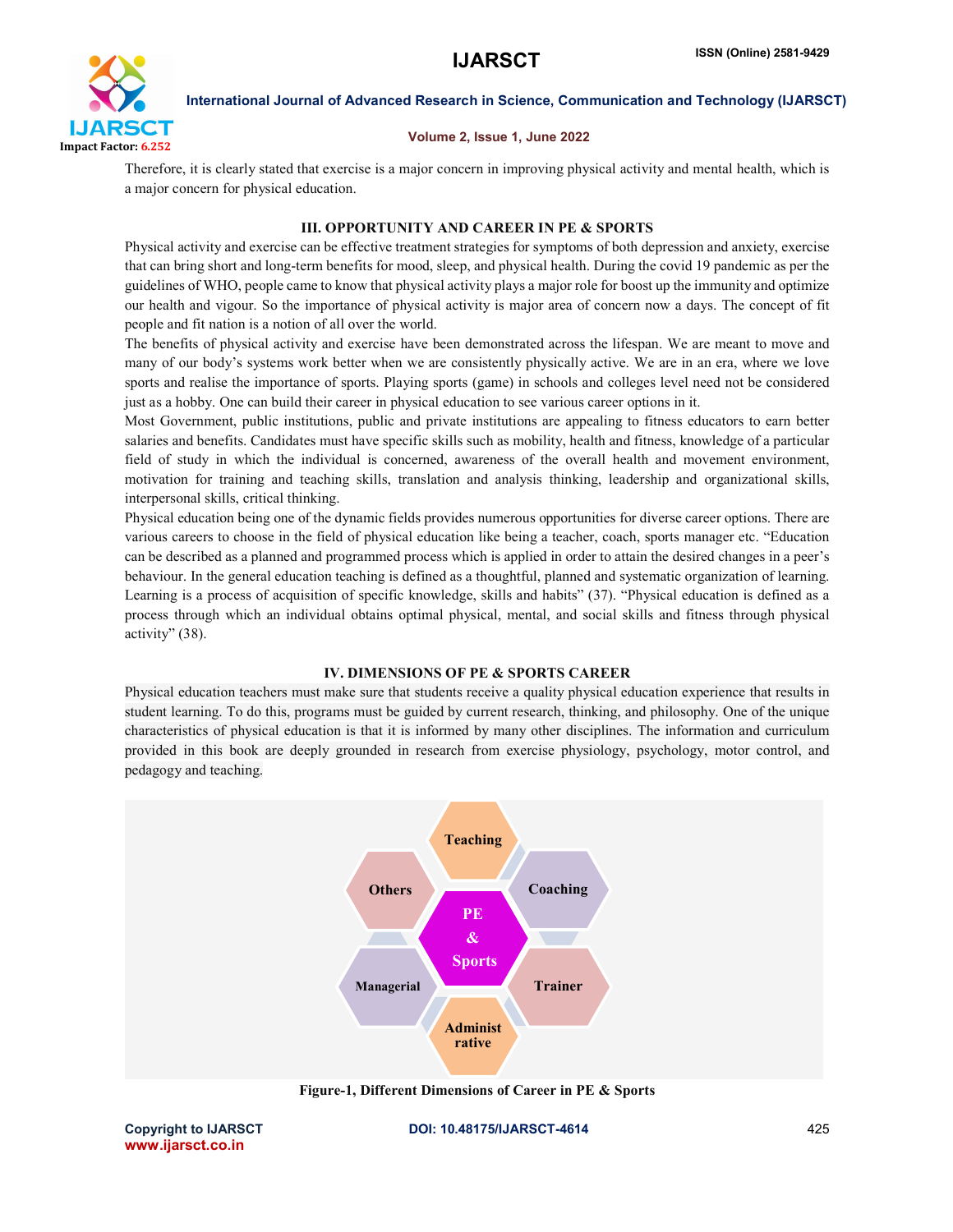

# Volume 2, Issue 1, June 2022

All these disciplines, and others, are interwoven to provide students with a quality physical education experience designed to teach students skills, provide them knowledge, and develop positive attitudes toward all physical activity. Again, a strength of physical education is that it applies the evidence from a variety of areas to provide evidence-based practice (39). There are numbers of other related professional areas extracted from the physical education and sports. The domain of Physical Education careers is shown below in the figure-1.

# A. Teaching

The Physical education teaching profession can be divided into two categories depending upon the level of the educational institution i.e., physical education teacher in school and assistant professor, associate professor and professor in college and universities.

Physical Education Teacher: Physical education teacher teaches health education and physical education in the schools. Coaching of different games and sports is also the one duties of physical education teacher in schools. Apart from this they have the responsibility to monitoring of students, lunch, hall, attending faculty and parent-teacher conferences, and meeting organizing annual sports etc.

Assistant Professor, Associate Professor and Professor: In the college or universities can be worked as Assistant Professor, Associate Professor and Professor as per qualified to teach physical education in various specialized area of subjects.

# B. Coaching

A sports coach is an instructor who trains, guides and motivates athletes, both professional and amateur, about the fundamentals of a sport. Sports coaches work with individuals as well as teams. Some of them may also focus on recruiting new athletes for college or professional teams (40). Well qualified coaches can work in national, state and regional teams, they can attach with schools, colleges, and universities or other clubs and organisations, government organisations, stadiums and even they can work as a faculty of training academies.

# C. Trainers

Any interested physical educationist and sports professionals can able to work as trainer. They may work as fitness trainer, Gym trainer, Yoga and Health trainer in private and Government institution in a Gymnasium on part time or full-time basis. They are also eligible to work with professional academics and clubs as a fitness or Yoga trainer, rehabilitation trainer, personal trainer, mental counsellor, dance and aerobics trainer and so on.

### D. Administrator

Any physical educationist is able to perform prestigious administrative jobs like Sports officer/Assistant director/Director in Colleges/Institutions and Universities. They are also eligible to work in International and National championship as programme officials and director.

### E. Managerial Work

Interested physical educationist having the specialization in sports management are eligible to work in different managerial positions. The areas of sports management where the physical education professional can opt are:

- Athletic administration
- Sports agents
- Program director in community sports programme
- Sports marketing
- Fitness management
- Sports event management
- Sports hospitality management
- Sports tourism management and so on.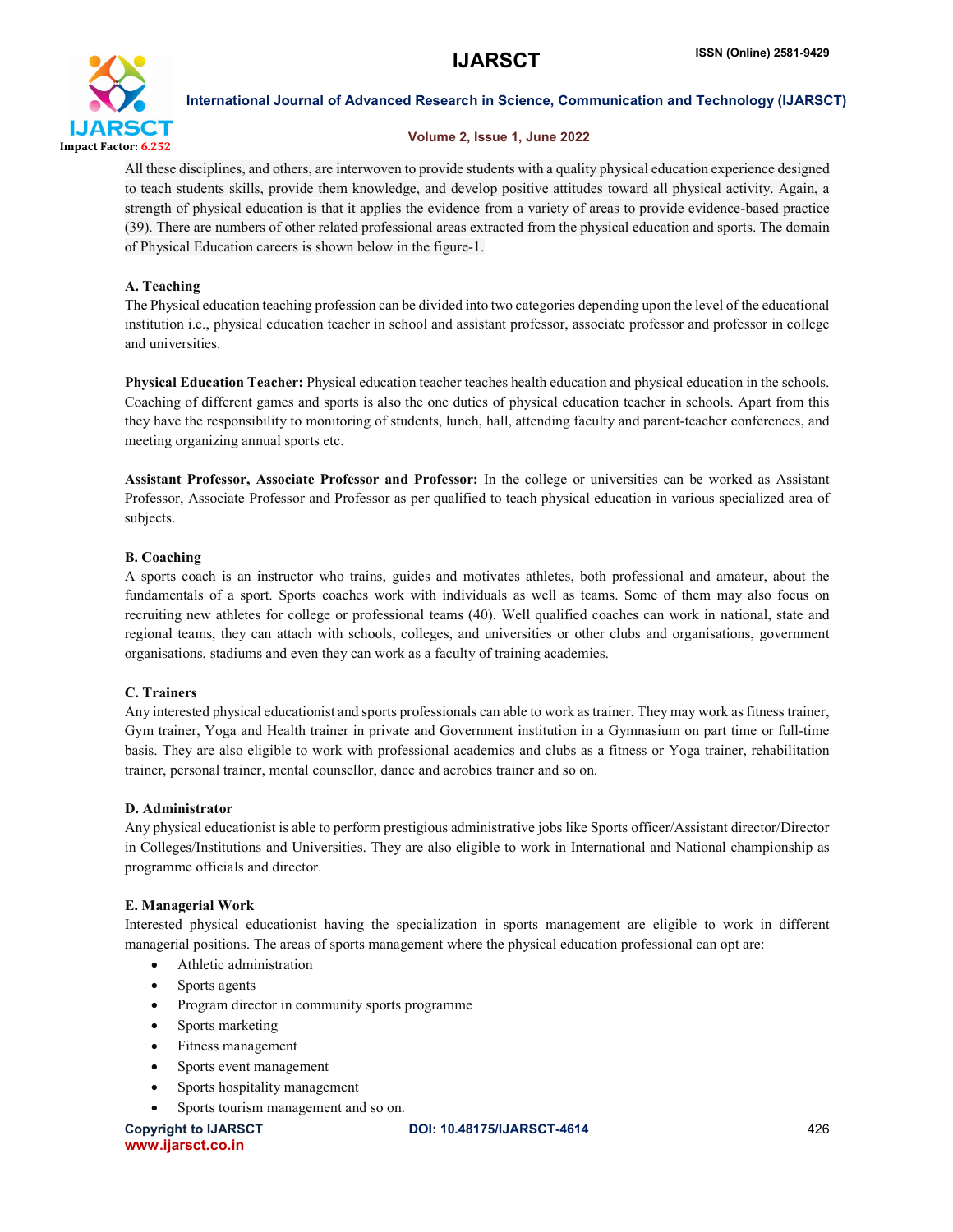

#### Volume 2, Issue 1, June 2022

# F. Others

Besides the above-mentioned challenging career options, there are other areas where the physical education students serve better with proper knowledge and diplomas of that very area. They can work as health practitioner such as chiropractor, occupational therapist, exercise therapist, sports nutritionist, geriatric and cancer exercise specialist, sports technologist, sports journalist for analysing the and reporting various sporting events, sports photographer, cheer leaders, sports scientists, sports psychologist, sports models and so on. The specified fields with working areas are discussed herewith,

Chiropractic: It is a healthcare profession that cares for a patient's neuromusculoskeletal system —the bones, nerves, muscles, tendons, and ligaments. A chiropractor helps manage back and neck pain through the use of spinal adjustments to maintain good alignment (41). Chiropractor's primary therapy is spinal manipulation, chiropractors may include other treatments such as:

- Relaxation
- Stimulation
- Hot and cold treatment
- Exercise
- Diet and weight loss counselling

Physical education students having practical knowledge and certification can able to opt this profession more successfully.

Occupational Therapist: Occupational therapists work to help people develop, recover, and improve while maintaining the skills that they need to live their lives. By helping people carry out their daily activities, occupational therapy aims to promote health and improve quality of life. Occupational therapy is a healthcare profession. It focuses on helping people do all the things that they want and need to do in their daily lives (42). These might include:

- 1. Work
- 2. School
- 3. Hobbies
- 4. Social situations
- 5. Household tasks

Exercise Therapist: Exercise therapist provide services that help restore function, improve mobility, relieve pain and prevent or limit permanent physical disabilities of people suffering from injuries or diseases.

Geriatric and cancer exercise Specialist: Geriatrics refers to the clinical aspects of aging and comprehensive health care of older persons. A geriatric fitness specialist is a combination of a fitness worker and an exercise therapist. To maintain immunity and good health cancer exercise specialist provides various kinds of exercises to the client.

Sports Nutritionist: Sports and fitness nutritionists often offer confidential consultations to monitor their clients' lifestyles, diet, training and use of medications and supplements, and to set short-term and long-term goals. A customized plan to achieve those goals can be created by a sports and fitness expert, who can also monitor clients to make sure they are on the right track.

Working areas of Sports nutritionist

- Energy availability
- Estimated RMR (resting metabolic rate)
- Daily energy requirements
- Exercise recommendations specific to your goals
- Fuelling recommendations
- Assessing and counselling patients
- Developing nutrition plans
- Conducting body composition testing
- Providing medical nutrition therapy

www.ijarsct.co.in

Copyright to IJARSCT **DOI: 10.48175/IJARSCT-4614** 427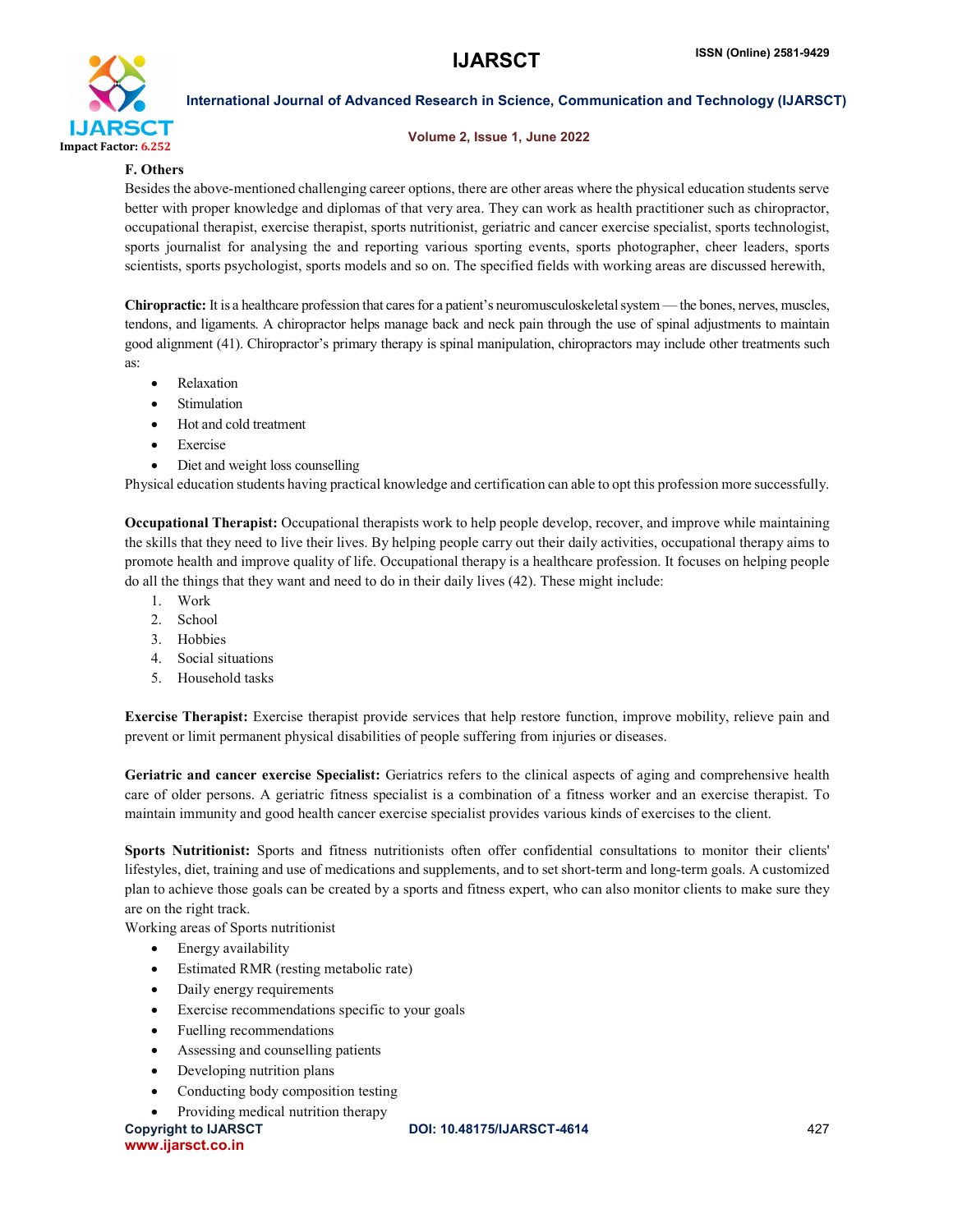

### Volume 2, Issue 1, June 2022

Sports Technologist: Over the last two decades, the application of science had led to a rapid evolution of sports equipment, footwear, clothing and accessories (43). The physical education students having the knowledge of technology able to operate various technical electronic tools to promote better teaching learning as well as promotion of sports to a greater extends.

Sports Journalist: Sports journalists are responsible for covering sports events and writing about athletes, teams, and coaches involved. They may also be tasked with creating content that revolves around other aspects of sports culture, such as machine or clothing design, fan behavior, etc. Sports journalists need to have a strong knowledge of the sports they are talking about — they need to know who the players are, what positions they play, how they play best, and so on. This helps them to write more informative essays that will appeal to their readers (44).

Sports Scientists: Sports Scientist provides professional advice and support to athletes and coaches to help them understand and improve athletic performance; adopt an evidence-based approach, which ensures quality in order to evaluate and develop effective strategies or interventions for training and / or competition. A Sports Scientist may work one or more roles from a pure researcher to a practicing physician and may work in fields outside of sports where the function of the human body is a vital factor. It is a very specialized higher education and a research-oriented field.

Sports advertisement and Models: The main purpose of advertising is to sell a product or service. To be more precise, it is a way of direct contact with consumers. The result of this is that it helps brands to sell their products or services. One of the most prominent of these is sports advertising Sports advertising can be considered as segregation of marketing segments that focus on promoting both, organizations (and their products) as well as sporting events and involved teams. The main purpose of this marketing strategy is to devise more exploitation strategies Game components to develop a product or service. These categories may include broadcasting, social media, ticket sales, advertising, digital forums, and public relations (45).

Cheer Leader: Cheerleading, a group activity where features of dance and acrobatics are combined with announced slogans to entertain spectators at sporting events and to promote great fun and excitement. When it comes to side work intended to support school sports, cheerleading has gained recognition as a game in itself and often works outside the school context altogether. Cheerleading has long been regarded as an American iconic work that reflects the spirit of school, leadership, youth, and sexual attraction. (46). Fitness professionals and gymnastic athletes can choose this challenging career as a career.

### V. CONCLUSION

The present article discussed the importance of physical activities for health and movement quality which is a core area of physical education and sports. Physical education is one of the developing fields of educational study as well as the profession. Physical education comprises the knowledge and study of all body activities and psychomotor activities during the playing and movement. Physical education is the study of physical movement, safety and health and wellbeing. There is a wide range of activities linked with physical education including sports, dance and weight training. This article discussed the modern career concept derived from physical education and sports. Anybody can choose physical education as major area of study for better and challenging career.

# **REFERENCES**

- [1]. Allensworth, D., & Kolbe, L. (1987). The comprehensive school health program: Exploring an expanded concept. *Journal of School Health, 57,* 409–412.
- [2]. The New Physical Education, March 1, 2000, https://www.ascd.org/el/articles/the-new-physical-education.
- [3]. J. Evans, Making a difference? Education and 'ability' in physical education, Eur Phys Educ Rev, 10 (2004), pp. 95-108
- [4]. J. Evans, B. Davies, J. Wright (Eds.), Body knowledge and control. Studies in the sociology of physical educational health, Routledge, London (2006), pp. 207-217

www.ijarsct.co.in

Copyright to IJARSCT **DOI: 10.48175/IJARSCT-4614** 428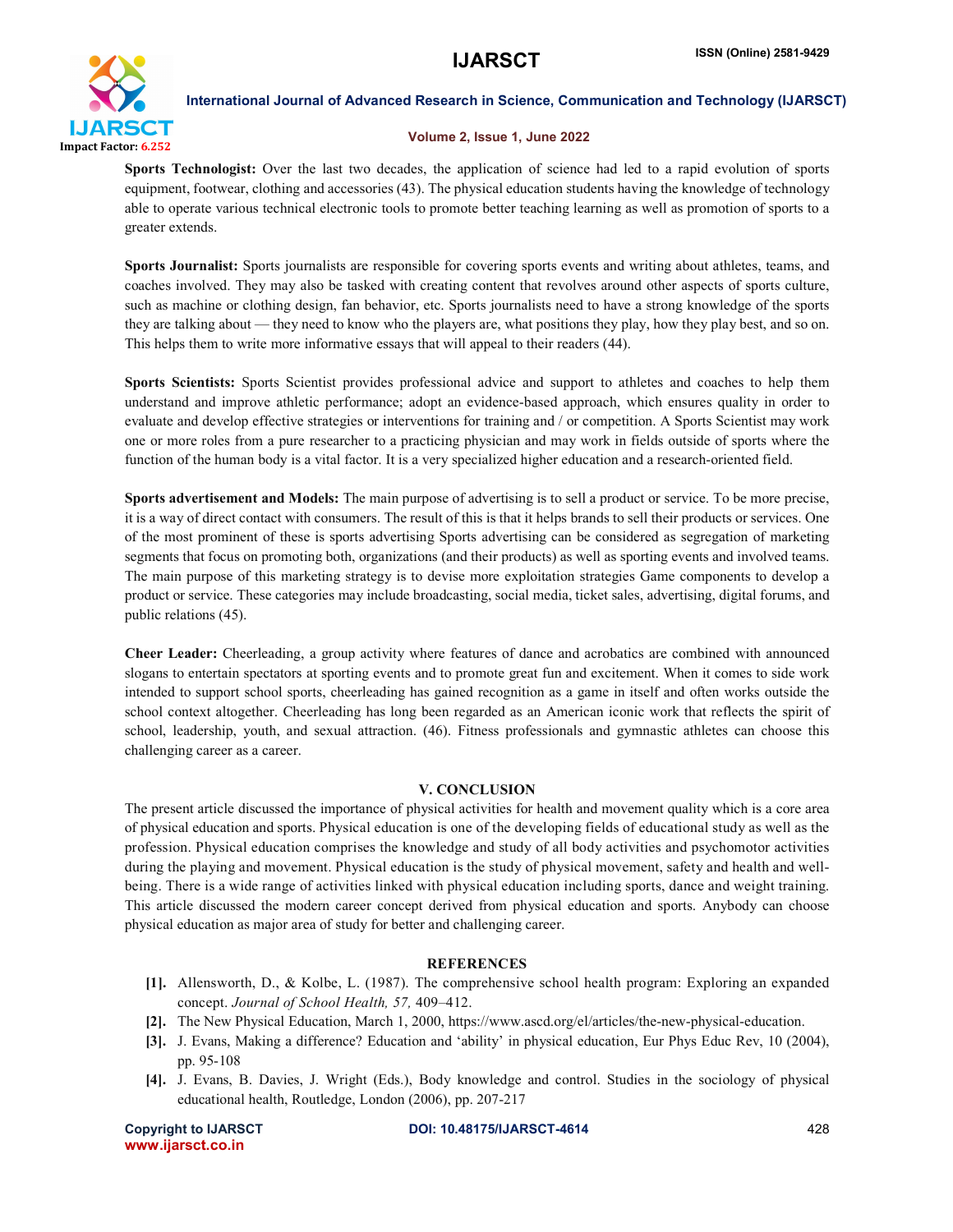

#### Volume 2, Issue 1, June 2022

- [5]. J. Evans, D. PenneyLevels on the playing field: the social construction of physical 'ability' in physical education curriculum, Phys Educ Sport Pedag, 13 (2008), pp. 31-47.
- [6]. Laddu DR, Lavie CJ, Phillips SA, Arena R. Physical activity for immunity protection: inoculating populations with healthy living medicine in preparation for the next pandemic. *Prog Cardiovasc Dis.* 2020 doi: 10.1016/j.pcad.2020.04.006.
- [7]. Physical activity, 26 November 2020, https://www.who.int/news-room/fact-sheets/detail/physical-activity.
- [8]. Hales CM, Carroll MD, Fryar CD, Ogden CL. *Prevalence of Obesity Among Adults and Youth: United States,*  2015−2016. U.S. Department of Health and Human Services; National Center for Health Statistics; Centers for Disease Control and Prevention (2017).
- [9]. Brown CD, Higgins M, Donato KA, Rohde FC, Garrison R, Obarzanek E, et al.. Body mass index and the prevalence of hypertension and dyslipidemia. *Obes Res.* (2000) 8:605–19. 10.1038/oby.2000.79
- [10]. Guh DP, Zhang W, Bansback N, Amarsi Z, Birmingham CL, Anis AH. The incidence of co-morbidities related to obesity and overweight: a systematic review and meta-analysis. *Bmc Public Health.* (2009) 9:88. 10.1186/1471-2458-9-
- [11]. LamonFava S, Wilson PWF, Schaefer EJ. Impact of body mass index on coronary heart disease risk factors in men and women - The Framingham Offspring Study. *Arterioscl Throm Vas.* (1996) 16:1509–15. 10.1161/01.ATV.16.12.1509
- [12]. Wilson PWF, D'Agostino RB, Sullivan L, Parise H, Kannel WB. Overweight and obesity as determinants of cardiovascular risk - The Framingham experience. *Arch Inter Med.* (2002) 162:1867–72. 10.1001/archinte.162.16.1867
- [13]. Van Gaal LF, Mertens IL, De Block CE. Mechanisms linking obesity with cardiovascular disease. *Nature.* (2006) 444:875–80. 10.1038/nature05487
- [14]. Moore JX, Chaudhary N, Akinyemiju T. Metabolic syndrome prevalence by race/ethnicity and sex in the United States. national health and nutrition examination survey, 1988-2012. *Prev Chronic Dis.* (2017) 14:160287. 10.5888/pcd14.160287
- [15]. Kivimaki M, Kuosma E, Ferrie JE, Luukkonen R, Nyberg ST, Alfredsson L, et al.. Overweight. obesity, and risk of cardiometabolic multimorbidity: pooled analysis of individual-level data for 120 813 adults from 16 cohort studies from the USA and Europe. *Lancet Public Health.* (2017) 2:e277–85. 10.1016/S2468- 2667(17)30074-9 .
- [16]. Virani SS Benjamin EJ, Callaway CW, Chang AR, Cheng S, Chiuve SE, et al. *Heart Disease and Stroke Statistics 2018 At-a-Glance.* American Heart Association; (2018).
- [17]. Division for Heart Disease and Stroke Prevention *Heart Disease Fact Sheet Centers for Disease Control and Prevention* (2017). (accessed January 19, 2019).
- [18]. Ashor AW, Lara J, Siervo M, Celis-Morales C, Oggioni C, Jakovljevic DG, et al.. Exercise modalities and endothelial function: a systematic review and dose-response meta-analysis of randomized controlled trials. *Sports Med.* (2015) 45:279–96. 10.1007/s40279-014-0272-9
- [19]. Hambrecht R, Wolf A, Gielen S, Linke A, Hofer J, Erbs S, et al.. Effect of exercise on coronary endothelial function in patients with coronary artery disease. *N Engl J Med.* (2000) 342:454–60.
- [20]. 11. Laughlin MH, Bowles DK, Duncker DJ. The coronary circulation in exercise training. *Am J Physiol-Heart C.* (2012) 302:H10–23. 10.1152/ajpheart.00574.2011
- [21]. 12. Pettman TL, Buckley JD, Misan GM, Coates AM, Howe PR. Health benefits of a 4-month group-based diet and lifestyle modification program for individuals with metabolic syndrome. *Obes Res Clin Pract.* (2009) 3:221– 35. 10.1016/j.orcp.2009.06.002
- [22]. 13. Platt C, Houstis N, Rosenzweig A. Using exercise to measure and modify cardiac function. *Cell Metab.* (2015) 21:227–36. 10.1016/j.cmet.2015.01.014
- [23]. 14. Vega RB, Konhilas JP, Kelly DP, Leinwand LA. Molecular mechanisms underlying cardiac adaptation to exercise. *Cell Metab.* (2017) 25:1012–26. 10.1016/j.cmet.2017.04.025
- [24]. 72. Miele EM, S.Headley AE. The effects of chronic aerobic exercise on cardiovascular risk factors in persons with diabetes mellitus. *Curr Diab Rep.* (2017) 17:97. 10.1007/s11892-017-0927-7